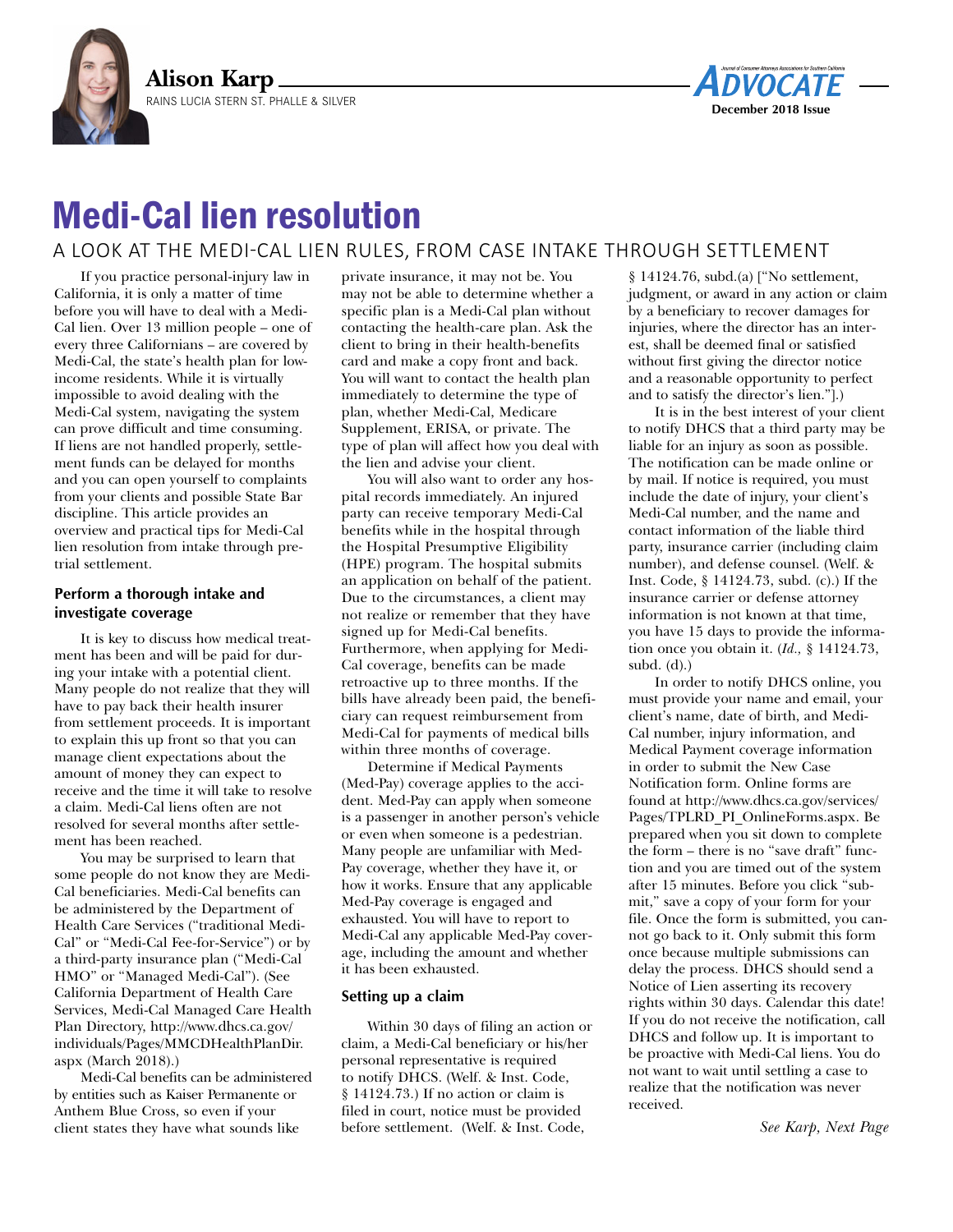

As an attorney, you must submit an authorization for DHCS to communicate with you. You may send the authorization by mail with the initial notification or upload the authorization after you receive the initial letter from DHCS. If you choose to notify DHCS online, there is no ability to upload documents with the initial submission. You should not submit any updates, including an authorization, until the DHCS account number is received. Any submission without the DHCS account number will likely never make it to the file.

# **Obtaining a lien and settling without a lien**

DHCS will provide a lien after they receive the final date of Medi-Cal treatment or the settlement information. If your client has completed treatment, notify DHCS immediately. It can take months to obtain a lien amount from DHCS. In speaking with individuals at DHCS, I have been told that they will wait up to four months before beginning to put together the lien information. However, if it is clear that Medi-Cal's lien will exceed the policy limit, you can call and request that the lien be expedited. If approved, once the Settlement Release is uploaded, they will run the report with the information they currently have. It is recommended that you follow up in two to three weeks to ensure it is being processed as an early report. This can greatly speed up the receipt of settlement funds for a client.

If your client is still treating when you are preparing your demand for settlement, you will have to put together the medical expenses by ordering the billing directly from providers. Some third-party administrators can provide the billing, while others cannot. For example, you can obtain the Medi-Cal benefits provided from Kaiser but cannot obtain them through Partnership HealthPlan of California. You may also have to work with a different department or company to obtain Medi-Cal billing. For example, if the benefits are administered by Kaiser, you will not obtain the billing information from Equian, but

rather through Kaiser's third-party billing department.

Be sure that you have obtained the billing records for all treatment, as Medi-Cal's lien will be determined later. If the policy limit is not tendered, you could leave money on the table and reduce the amount of the settlement received by your client.

# **Recovery rights and negotiation strategies**

Medi-Cal is entitled to recover from both third-party and uninsured/underinsured motorist policies and required by federal law to seek recovery of payments made. (Welf. & Inst. Code, § 14124.70, subd. (a), § 14124.71, subd. (a); 42 U.S.C. § 1396a(a)(25).) While DHCS usually asserts a lien, DHCS can institute legal proceedings to recover the reasonable value of benefits provided against the liable tortfeasor or insurance carrier directly. (Welf. & Inst. Code, § 14124.71.) Thus, even if a Medi-Cal recipient decides not to pursue an action against the liable party, DHCS can still obtain reimbursement for the benefits it extended.

Medi-Cal is only entitled to collect on treatment up to the date of settlement. (Welf. & Inst. Code, § 14127.785.) Unlike with Medicare, there is no provision for recovery for future medical treatment at this time. In the right case, this can prove important with regard to timing of treatment. If a surgery can be delayed until after settlement, that amount will not be included in the lien amount. You will want to confirm that your client will still be eligible for Medi-Cal benefits at the time of the treatment. On the other hand, if no further treatment will be required and thus, Medi-Cal will not be spending additional funds on the injury, remind them of this fact, especially if pursuing a reduction under section 14124.76.

DHCS is required by statute to reduce its lien. The reduction required depends on the value of the claim, settlement amount, lien amount, attorneys' fees and litigation costs. Pursuant to section 14124.785, DHCS's recovery on its

lien is limited to the least amount from applying section 14124.72, 14124.76, and 14124.78. (But, see *Aguilera v. Loma Linda Univ. Med. Ctr.* (2015) 235 Cal.App.4th 831.)

## **The 25 percent rule**

The most DHCS is ever entitled to in reimbursement is 75 percent of the benefits it provided. Section 14124.72, subdivision (d) requires DHCS to reduce the lien by 25 percent for its share of attorneys' fees and a proportional share of the costs. For example:

| Settlement: \$50,000                       |  |
|--------------------------------------------|--|
| Lien: \$10,000                             |  |
| Attorneys' Fees \$15,000 (30%)             |  |
| Costs: \$200                               |  |
| Lien after reduction: $(\$10,000 * 25%) -$ |  |

 $[$200 * ($10,000/$50,000)] = $7,460$ 

# **The 50 percent rule**

In no case is DHCS entitled to receive more of the settlement funds than the beneficiary after reduction for attorneys' fees and costs. (Welf. & Inst. Code, § 14124.78.)

In our previous example, if settlement was in the amount of \$15,000 instead of \$50,000, attorneys' fees would be \$4,500, and the amount due to the client would be \$10,300. DHCS would be entitled to no more than 50 percent of this amount, or \$5,150. It is important to run both the 25 percent and 50 percent calculations to ensure the correct reduction is applied.

| Settlement: \$15,000                                     |  |
|----------------------------------------------------------|--|
|                                                          |  |
| Attorneys' Fees \$4,500                                  |  |
|                                                          |  |
| Due Client: \$10.300                                     |  |
| 50% to DHCS $\ldots \ldots \ldots \ldots \ldots$ \$5,150 |  |

# **Made whole rule – the** *Ahlborn* **formula**

DHCS's recovery is limited to the portion of the settlement that "represents payment for medical expenses, or medical care, provided on behalf of the

*See Karp, Next Page*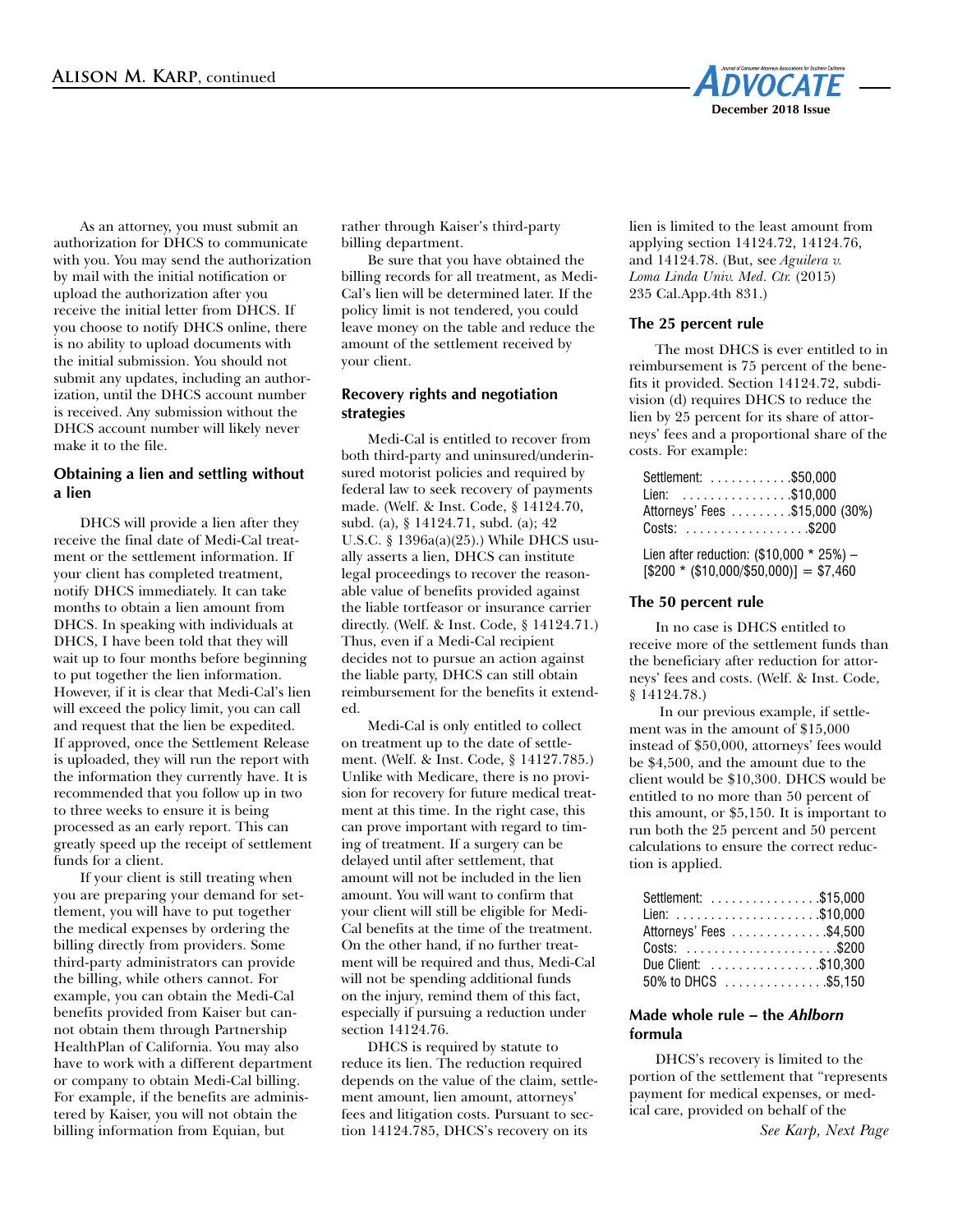

#### beneficiary." (Welf. & Inst. Code, § 14124.76; *Arkansas Department of Health and Human Services v. Ahlborn* (2006) 547 U.S. 268.)

Settlements rarely allocate specific dollar amounts to different elements of damages, which raises the question, what portion of the settlement "represents payment for medical expenses, or medical care, provided on behalf of the beneficiary"? Section 14124.76 provides, "In determining what portion of a settlement, judgment, or award represents payment for medical expenses, or medical care, provided on behalf of the beneficiary and as to what the appropriate reimbursement amount to the director should be, the court shall be guided by the United States Supreme Court decision in *Arkansas Department of Health and Human Services v. Ahlborn* (2006) 547 U.S. 268 and other relevant statutory and case law."

In *Ahlborn*, the U.S. Supreme Court held that in seeking reimbursement of Medicaid benefits, a state cannot "lay claim to more than the portion of [the beneficiary's] settlement that represents medical expenses." (*Ahlborn*, 547 U.S. at 280.)

The Court explained that Congress did not "sanction an assignment of right to payment for anything other than medical expenses – not lost wages, not pain and suffering, not an inheritance." (*Id.*, 547 U.S. at 281.) In *Ahlborn*, the state's lien was reduced by applying a ratio of the settlement to the overall damages to the paid amount of Medicaid benefits. California cases have endorsed this approach as a reasonable and equitable method of apportioning an unallocated settlement in order to determine DHCS's recovery. (*Lima v. Vouis*, 174 Cal.App.4th 242 (2009), *Bolanos v. Superior Court*, 169 Cal.App.4th 744 (2008), *Lopez v. Daimler Chrysler Corp.*, 179 Cal.App.4th 1373 (2009).)

## **Trump signs plaintiff-friendly measure**

In 2013, Congress approved the Budget Act of 2013, (The Bipartisan Budget Act of 2013, Pub.L. 113-67, 2013 H.J.Res 59.) which included language overturning *Ahlborn* and permitting

states to assert a Medicaid lien for the full amount of benefits paid without regard to other damages or comparative fault. States were supposed to pass legislation enacting these changes. However, on February 9, 2018, Congress passed and President Trump signed into law the 2018 Budget Act, (The Bipartisan Budget Act of 2018, Pub.L. 115-123, 2018 H.J.Res 1892.) which repeals the scope of state Medicaid lien expansion. (The Bipartisan Budget Act of 2018, Pub.L. 115-123, 2018 H.J.Res 1892., §53102.) In effect, this change makes *Ahlborn* the law of the land again and limits Medicaid recovery to the portion of a settlement that represents paid medical expenses.

It should be noted that the recent case of *Aguilera v. Loma Linda Univ. Med. Ctr.* (2015) 235 Cal.App.4th 831, may lead to significant changes in Medi-Cal reimbursements under section 14124.76. In *Aguilera*, the Court of Appeal "agree[d] in theory with the Department's contention that future health care expenses must be excluded, as a matter of law, in applying the *Ahlborn* formula to reduce the Department's lien … contingent on the Department presenting sufficient evidence that it will in fact pay [the beneficiary's] as long as she qualifies for the benefits she is presently receiving." (*Id.*, 235 Cal.App.4th at pp. 831-832.)

In *Aguilera*, DHCS submitted a declaration by a collection representative stating that the plaintiff 's future care would be covered by Medi-Cal. The court found this evidence lacking because "nothing in her declaration suggested any expertise with regard to past or future benefit eligibility or benefit determinations," and "[she] cited no statutes or regulations requiring that Medi–Cal pay for all her health care needs, showing that Medi-Cal paid for these expenses in the past or that it is reasonably probable Medi-Cal will pay all of these expenses in the future." You should be prepared to deal with an argument from DHCS that future medical expenses are excluded from your client's overall damages.

*Aguilera* also brought good news for plaintiff 's attorneys. The court held that a DHCS lien must be reduced for attorneys' fees and costs pursuant to section 14124.72, subdivision (d), rejecting DHCS's assertion that section 14124.785 sets forth three separate methods of apportioning the claim as "nonsensical." (*Aguilera,* 235 Cal.App.4th at pp. 834- 835.)

#### **The** *Ahlborn* **calculation**

The best way to assert a lien reduction under 14124.76, subdivision (a) is to truly understand your case, provide evidence of the amount of each category of damages, and fully explain the allocation and requested reduction. In *Aguilera*, the court held that by presenting evidence of the value of overall damages and evidence supporting the application of the *Ahlborn* formula, a Medi-Cal beneficiary "satisfie[s] her burden of proving the facts essential to her claim for relief." (*Id.,* at p. 830-831.)

Plaintiff 's counsel should provide evidence of past medical damages (e.g., all paid medical bills, out-of-pocket expenses, and outstanding bills or liens), future medical damages (e.g., doctor's reports, life care plans, and economic report), past wage loss records (e.g., W-2s, 1099s, tax returns, and economic report), future lost earning capacity (e.g., Functional Capacity Evaluation, vocational expert report, and economic report), and both past and future general damages (e.g., photographs, lay witness testimony, verdicts, medical reports, life care plans, functional capacity evaluation). This is information that you will likely have already put together in order to obtain a settlement. Establish the full value of your client's damages, without taking into consideration contested issues or limited coverage and assets, through compelling evidence and argument. DHCS does not usually submit competing evidence of the overall damages, as this would require it to expend money retaining experts.

Once the value of overall damages is established, the settlement amount is compared to the overall damages to obtain the *Ahlborn* ratio and applied to

*See Karp, Next Page*